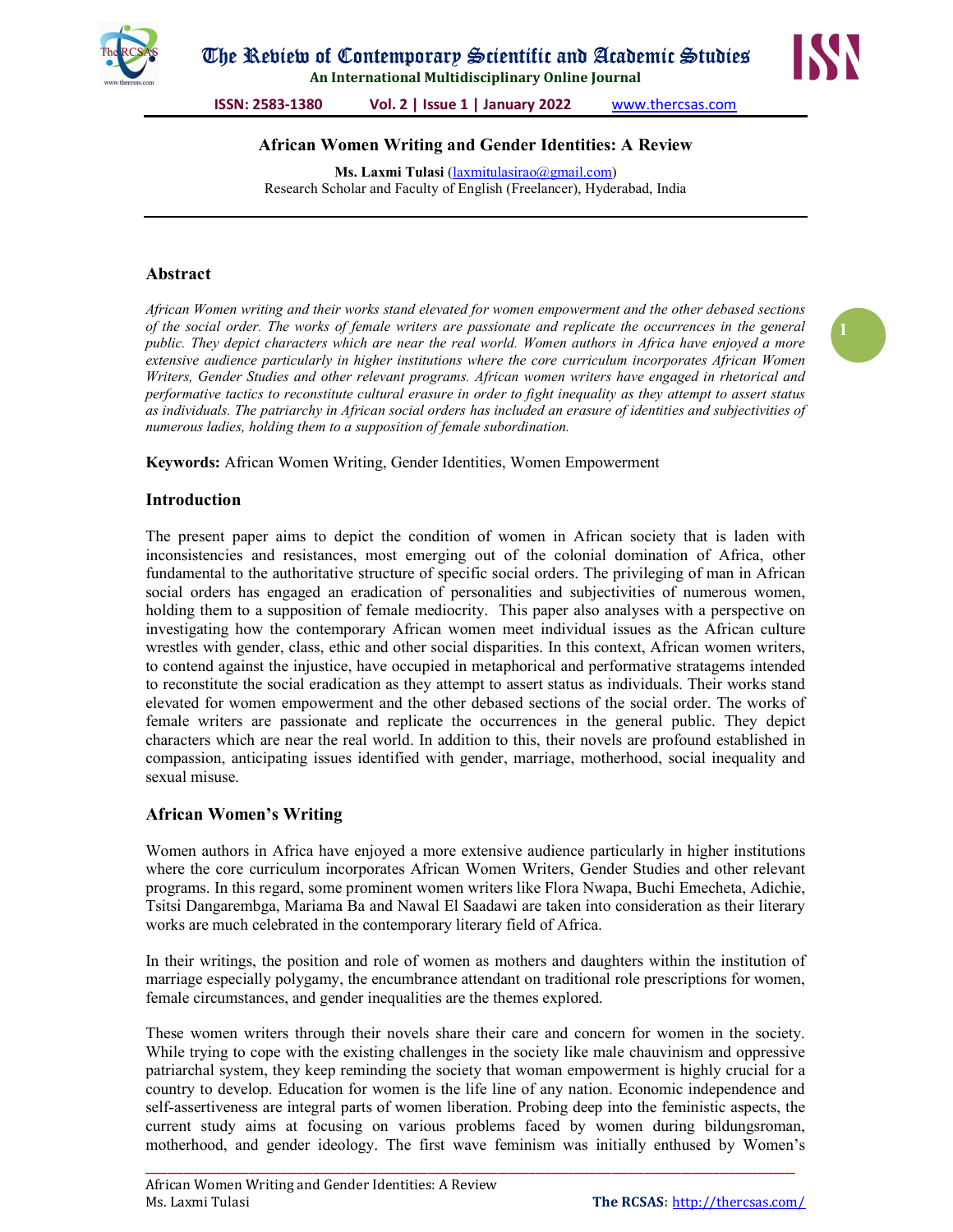

# The Review of Contemporary Scientific and Academic Studies

An International Multidisciplinary Online Journal

#### ISSN: 2583-1380 Vol. 2 | Issue 1 | January 2022 www.thercsas.com

Suffrage movements across America and Britain in the  $19<sup>th</sup>$  and early 20th centuries as a means of supporting social, political and economic changes. Simone de Beauvoir's The Second Sex (1949) is recognized as the groundbreaking treatise on feminist thought within European and American circles. African novel does not concentrate only on 'private life', solely. It is mostly about the individual in connection with his society. It is not just about the fate of the individual in the given time and context within the framework of the narrative though limited freedom is conceded to him to assert himself. The intensity is more on the damage caused to the African innermost self. African literature today is more real and is a more serious writing examining the human condition in Africa. Dealing with colonialism and the effects of colonialism, African literature endeavors to rebuild the society and its character which is not affected by the West.

African women writers have engaged in rhetorical and performative tactics to reconstitute cultural erasure in order to fight inequality as they attempt to assert status as individuals. But in the process, different cultural expectations such as their maternal roles serve as persistent bottlenecks to return them back as subordinate beings to their prescribed roles. The Subversion of identity in the novels of African Women's Writing examines the cultural resistance methodologies and the difficult ways in which African women have expressed their subjectivity, challenged social roles, negotiated tradition and established a literary and feminist aesthetic.

Their works or novels show the accounts of how women in African social order change the dynamics of power through sustained efforts in crafting possibilities of liberation in spaces formed in and spread by social practice. But irrespective of the kind of resistance the writers embrace, their overriding undertaking is to articulate the collective erasure of women fostered by their restrictive social-cultural customs. Through the different rebellious techniques, the authors urge their followers and readers to reconsider both the patriarchal and postcolonial gendered belief systems. Their books attest an incessant challenge and confrontation from the authoritative power talk in postcolonial Africa, especially when they show freeing devices like "safe spaces" making women powerful to talk and pay attention to each other.

## The Identity of Women in African Society

Majority of the contribution in African literature have been produced by male writers among them some of the writers have portrayed women as 'Mother' or 'Earth', while others presented a distorted and stereotyped image of women. They portrayed women as complacent individuals, cheerfully accepting their inferior status given to them by men in a male dominated society. Women in African comprising almost half of the population in the continent are inconsistently not considered as equivalent to men in all walks of human life. Despite the fact that they are slaves for the development of their husbands and children they are oppressed, suppressed, and marginalized in matters of sharing the available opportunities for the fulfillment of their lives. Women in African social orders are exposed to sexual orientation partiality. Lacking educational chances, despondent conjugal lives, infertility, polygamy are the significant issues that burden them socially, monetarily, mentally, and physically. This has been identified as the major issue to be discussed. As women continue to suffer in the male-dominated society they tend to lose their identity as strong individuals and opt for merely existing than living in the society.

In African social regimes, patriarchy has resulted in the erasing of many women's identities and perspectives, confining them to an assumption of female servitude. Subsequently African ladies were seen from a bio-basic focal point in the accounts of both the racial colonialists and the early male created African writing. The women writers of Africa have extensively challenged this essentialist development that subordinates and underestimates black women, depicting empowered black women denouncing and disobeying the bullhead associated with sex focused general conclusions and social engagements imposed by the colonizing society's male dominant culture. So, there is a need to explore the portrayal of female characters maintaining the feminist beliefs looking for accomplishment throughout the life; and then it endeavors to analyze the ultra-fine manners, in which they assume demonstrations of subversion and battle to deconstruct the gender characteristics in the works of the female authors.

\_\_\_\_\_\_\_\_\_\_\_\_\_\_\_\_\_\_\_\_\_\_\_\_\_\_\_\_\_\_\_\_\_\_\_\_\_\_\_\_\_\_\_\_\_\_\_\_\_\_\_\_\_\_\_\_\_\_\_\_\_\_\_\_\_\_\_\_\_\_\_\_\_\_\_\_\_\_\_\_\_\_\_\_\_\_\_\_\_\_\_\_\_\_\_\_\_\_\_\_\_\_\_\_\_\_\_\_\_\_\_\_\_\_\_\_\_\_\_\_



2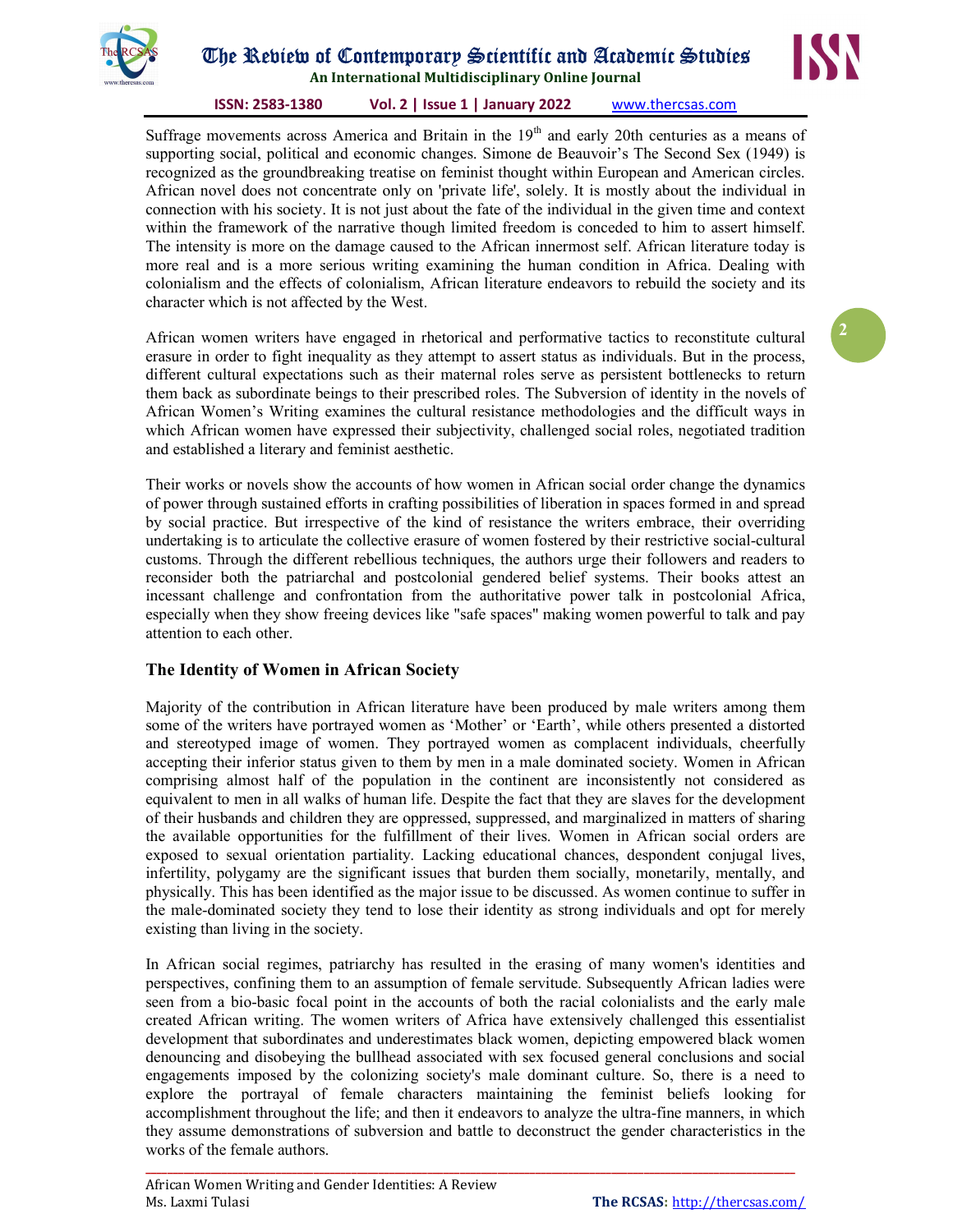

## The Review of Contemporary Scientific and Academic Studies

An International Multidisciplinary Online Journal

#### ISSN: 2583-1380 Vol. 2 | Issue 1 | January 2022 www.thercsas.com

The aim of this paper is to portray quintessential women problems from emotional and social perspectives of African women in their specific cultural contexts; to illuminate the common issues of African women through a comparative analysis of women from Nigeria, Zimbabwe, Senegal and Egypt; to delineate their existence in the family as mothers and daughters within the institution of marriage especially polygamy, the encumbrance attendant on traditional roles prescribed for women; and to highlight the subversion of Identity and the women characters compared to the contemporary society portrayed in their works.

African women are suffering and dealing with a variety of issues, which are reflected and related to the protagonists featured in practically all writings produced by African women authors. Regardless of the fact that they become slaves in their husbands' and children's development, they are subjugated, smothered, and underestimated in issues of sharing the accessible opportunities for the accomplishment of their lives. Women in African societies are exposed to sex inclination. Lacking educational chances, troubled conjugal lives, infertility, polygamy are the significant issues that burden them socially, financially, mentally and physically. Although they make so many sacrifices for their family and children, they are determined not to lose their identity.

There are a number of woman writers in African Literature; they are able to assert themselves as writers, both on a national and international scale. But, the account of these writers' literary background and works are negligible.

The women writers of Africa are the other voices, the unheard voices, rarely discussed and seldom accorded space in the repetitive anthologies and the predictably male-oriented studies in the field. Relatively few literary magazines and scholarly journals, in the West and in Africa itself, have found significant space or time for African women writers. The ignoring of women writers on the continent has become a tradition, implicit rather than formally stated, but a tradition nonetheless--and a rather unfortunate one at that (Brown, 1981).

In his book, Women Writers in Black Africa (1981), Lloyd Brown mentions that women have been excluded from most studies of African literature. Brown emphasizes in his introduction how women writers are frequently overlooked for a variety of reasons, including male-oriented discrimination, Eurocentricism, colonialism, and traditional norms of a society reflecting male supremacy throughout many African countries.

As indicted by Brown, they are male-situated selectivity, Eurocentricism, imperialism, and conventional mores that reflect male matchless quality in most African societies.

As a consequence of the male-dominated literary tradition, many of the depictions of African women are reductive – perpetuating popular myths of female subordination. Female characters in male-authored works are rarely granted primary status – their roles often trivialized to varying degrees – and they are depicted as silent and submissive in nature (Kumah, 2000:6).

As Male heroism is more dominant in the writings of African male authors, the portrayal of characters in the works of African writers of prose reveals a preference for male characters as heroes while female characters are frequently portrayed as supporting characters. In this way, the African female authors have shaken things up in the social, political, and religious domains of their networks by utilizing their specialty or skill to introduce women who resist established roles and oppose the restrictions imposed.

### Conclusion

The female protagonists delineated in women's writing emerge as liberated and empowered women by undoing their feminine and racial roles. In this context, modern female authors are working to free women from such extreme enslavement, effectively reshaping society by rewriting gender conventions and, consequently, demolishing gender identities. The women writers are Flora Nwapa,

\_\_\_\_\_\_\_\_\_\_\_\_\_\_\_\_\_\_\_\_\_\_\_\_\_\_\_\_\_\_\_\_\_\_\_\_\_\_\_\_\_\_\_\_\_\_\_\_\_\_\_\_\_\_\_\_\_\_\_\_\_\_\_\_\_\_\_\_\_\_\_\_\_\_\_\_\_\_\_\_\_\_\_\_\_\_\_\_\_\_\_\_\_\_\_\_\_\_\_\_\_\_\_\_\_\_\_\_\_\_\_\_\_\_\_\_\_\_\_\_



3